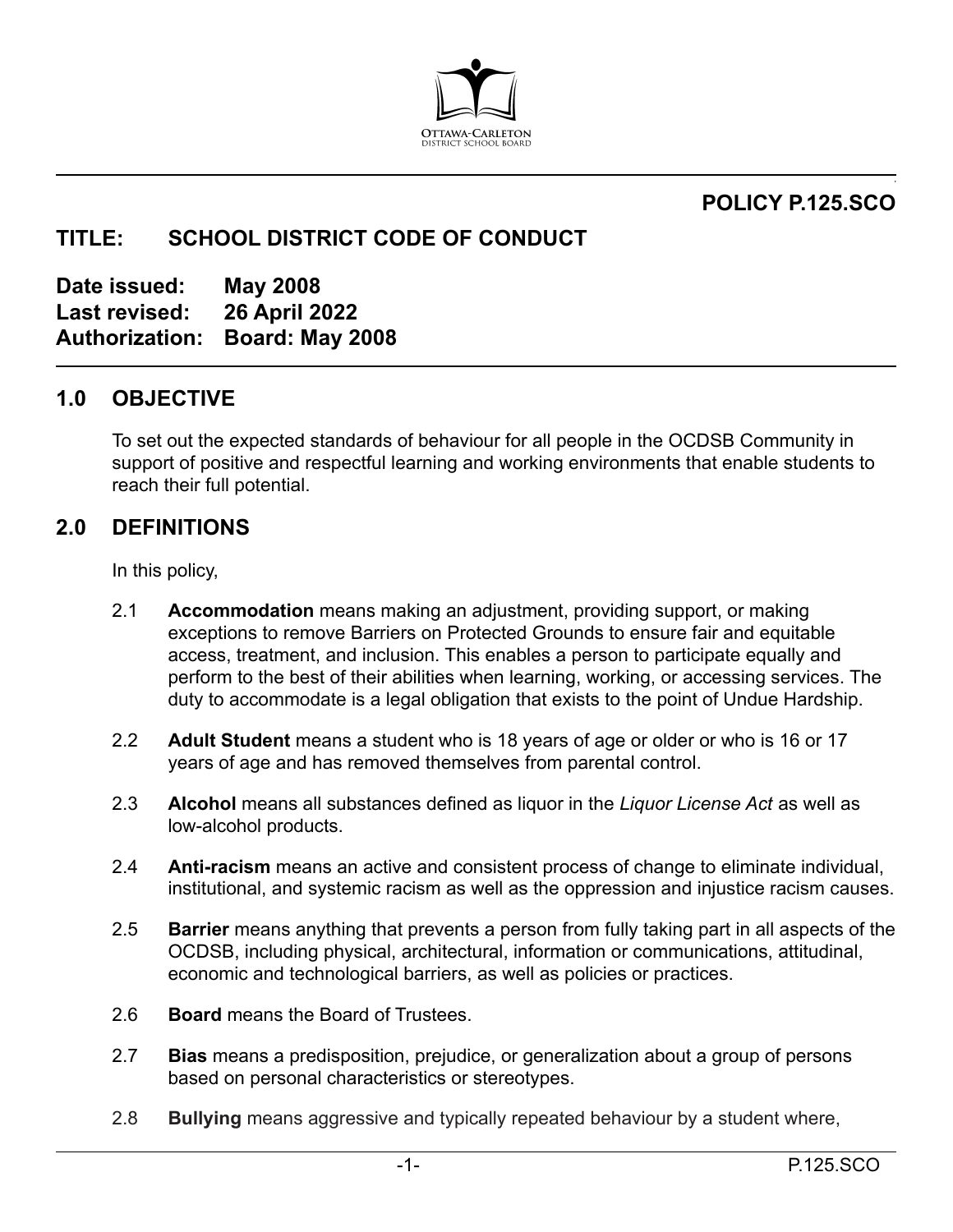- a) the behaviour is intended by the pupil to have the effect of, or the pupil ought to know that the behaviour would be likely to have the effect of,
	- (i) causing harm, fear or distress to another individual, including physical, psychological, social or academic harm, harm to the individual's reputation or harm to the individual's property, or
	- (ii) creating a negative environment at a school for another individual, and
- b) the behaviour occurs in a context where there is a real or perceived power imbalance between the pupil and the individual based on factors such as size, strength, age, intelligence, peer group power, economic status, social status, religion, ethnic origin, sexual orientation, family circumstances, gender, gender identity, gender expression, race, disability or the receipt of special education; ("intimidation")
- 2.9 **Cannabis** carries the definition used in the *Cannabis Act*, 2017.
- 2.10 **Code** means the Ontario Human Rights Code.
- 2.11 **Cyber Bullying** means bullying specifically by electronic means and may include, but is not limited to,
	- a) sending or sharing hateful, insulting, offensive, and/or intimidating electronic communication or images via text messages, emails, direct messages;
	- b) revealing information considered to be personal, private, and sensitive without consent;
	- c) making and/or engaging, and/or participating in fake accounts on social networking sites to impersonate, humiliate and/or exclude others; and/or
	- d) excluding or disrupting access to, a student on purpose from online chat groups, access to accounts and during digital gaming sessions.
- 2.12 **Discrimination** means any form of unequal treatment based on a Protected Ground, whether imposing extra burdens or denying benefits. It may be intentional or unintentional. It may involve direct actions that are discriminatory on their face, or it may involve rules, policies, practices, procedures, or systems that appear neutral, but disadvantage certain groups of people. Discrimination may take obvious forms or it may happen in very subtle ways. Even if there are many factors affecting a decision or action, if Discrimination is one factor, that is a violation of this policy.

Discrimination may happen because of perceptions about a person based on a Protected Ground or because of association with a person or group with characteristics of a Protected Ground. Engaging in a hate-related behaviour and Harassment are types of Discrimination.

2.13 **District** means the Ottawa-Carleton District School Board.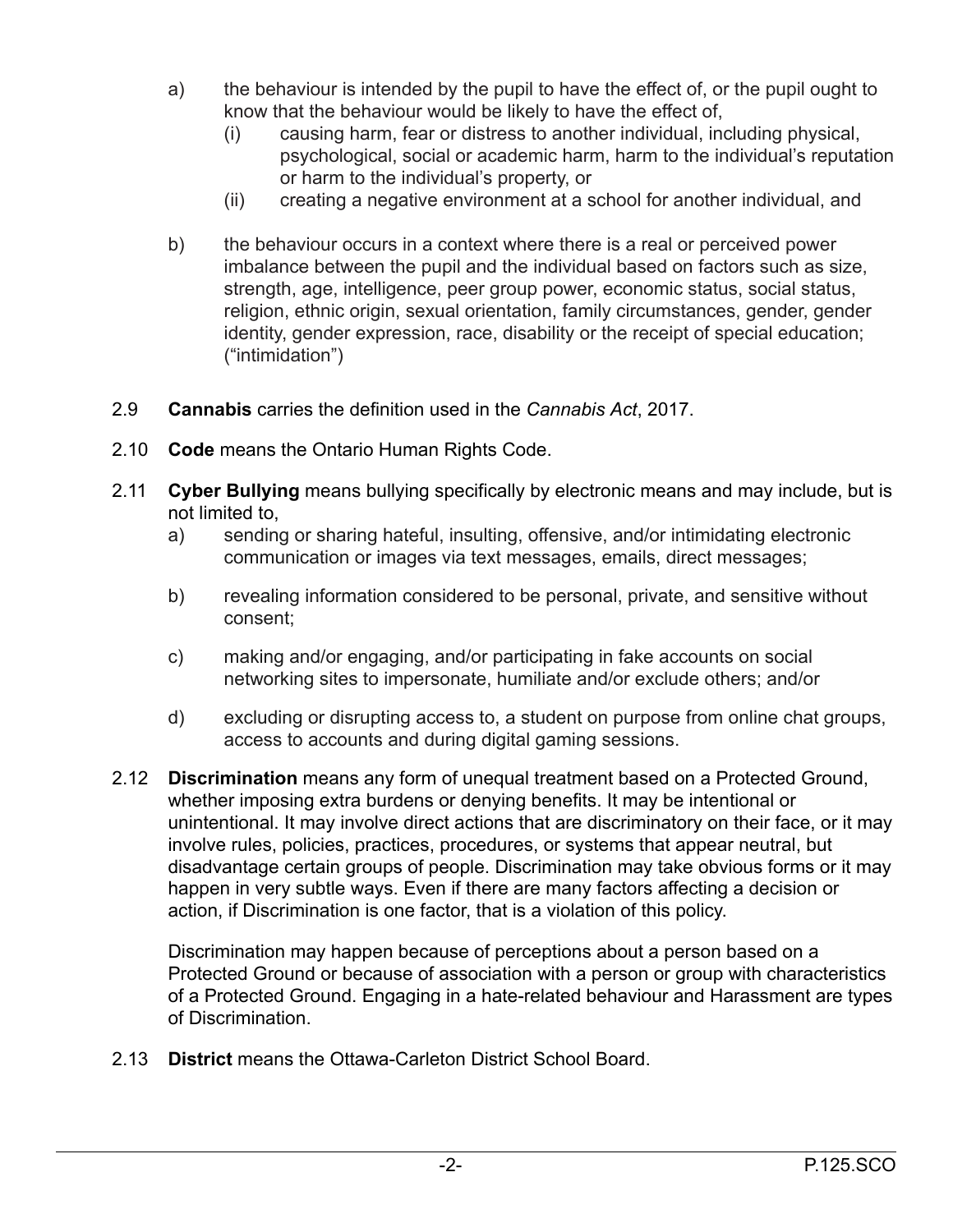- 2.14 **Educator** means a teacher regulated under the *Ontario College of Teachers Act*, 1996, or an early childhood educator regulated under the *Early Childhood Educators Act*, 2007.
- 2.15 **Fighting** means mutual, intentional participation in a physical altercation occurring between two or more persons with no one main instigator.
- 2.16 **Harassment** means a course of vexatious comments or actions that are known, or ought reasonably to be known, to be unwelcome. It can involve words or actions that are known or should be known to be offensive, embarrassing, humiliating, or demeaning. *Code*-based harassment is harassment based on a Protected Ground. Non *Code*-based harassment is harassment that is *not* based on a Protected Ground. If a person does not explicitly object to harassing behaviour, or appears to be going along with it, this does not mean that the behaviour is okay. The behaviour could still be considered harassment. In limited circumstances, a singular incident may be recognized as harassment, depending on the nature of the comment or conduct.

Examples of harassment include:

- a) epithets, remarks, jokes, or innuendos related to a person;
- b) posting or circulating offensive pictures, graffiti, or materials, whether in print form or via e-mail or other electronic means;
- c) singling out a person for humiliating, demeaning "teasing", or jokes; or
- d) comments ridiculing a person because of personal characteristics. For example, this could include comments about a person's dress, speech or other practices that may be related to their sex, race, gender identity, or creed.
- 2.17 **Hate Crime** means a criminal offense that is committed against a person or property and motivated in whole or in part by bias, prejudice, or hatred based on a *Code*-Protected Ground. This includes, but is not limited to, hate-motivated violence, incitement of hate or hate-motivated violence, and/or the display of symbols or other representations identified with groups promoting hate and violence. It also includes such crimes committed against a person who is associated, or perceived to be associated, with individuals or groups identified with one of the *Code*-Protected Grounds.
- 2.18 **Hate Incident** means non-criminal conduct that is motivated in whole or in part by bias, prejudice, or hate against an individual or group on the basis of a *Code*-Protected Ground. The conduct can be verbal, nonverbal, or written, and may manifest itself in the form of slurs, insults, Harassment, abusive gestures, taunting, display of offensive materials or hate symbols, or other acts which may intimidate, degrade, and/or marginalize the targeted individual or group. A hate incident can encompass situations in which the conduct is directed against people associated, or perceived to be associated, with individuals or groups identified with one of the *Code*-Protected Grounds.
- 2.19 **Hate-related Behaviour** means a hate crime or hate incident. At the OCDSB, Hate-related behaviour is Discrimination.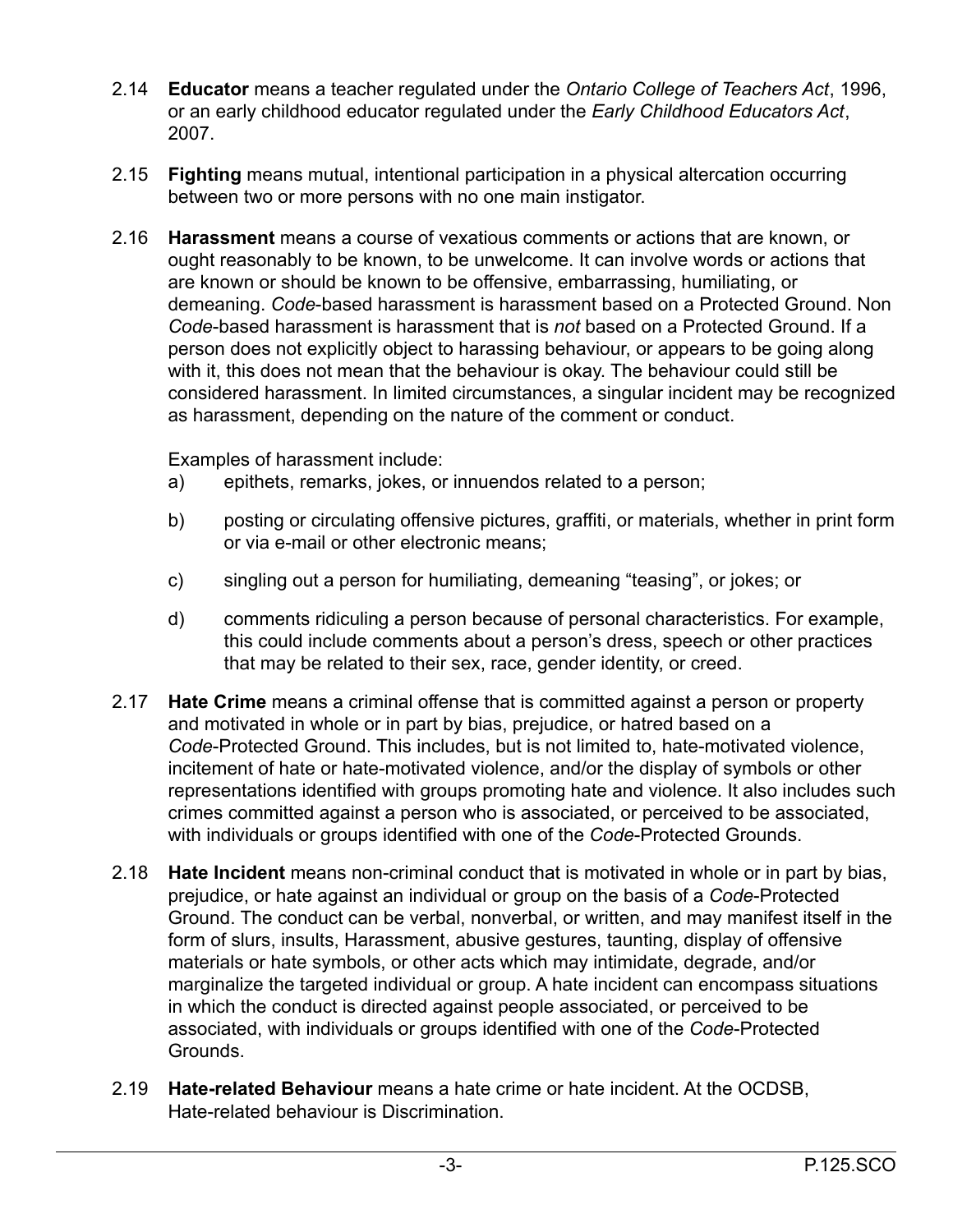- 2.20 **Illegal Drugs** are any substances deemed illegal under the *Controlled Drugs and Substances Act.* This includes prescription drugs that are used for purposes other than as prescribed by the medical professional issuing the prescription.
- 2.21 **Medical Cannabis User** means a person who is authorized to possess Cannabis for the person's own medical purposes in accordance with the applicable federal law.
- 2.22 **Microaggressions** means the verbal, nonverbal, and environmental slights, snubs, or insults, whether intentional or unintentional, which communicate hostile, derogatory, or negative messages to target persons based solely upon their marginalized group membership or a Protected Ground. A series of Microaggressions may amount to Harassment.
- 2.23 **Misconduct** means conduct by any member of the OCDSB Community that contravenes this policy or other related Board policies and/or procedures.
- 2.24 **OCDSB Community** means trustees, committee members, council members, staff members, students, parents/guardians/caregivers, permit holders, vendors, service providers, contractors, volunteers, visitors, and all other persons learning, working, or accessing services in the OCDSB environment.
- 2.25 **OCDSB Environment** means Board property, school buses, virtual learning and working environment, electronic media, school or work-authorized events or activities, in before- and after-school programs including co-curricular activities and field trips, and may include any other circumstances that may have an impact on the school or work climate.
- 2.26 **Personal Mobile Device** means any personal electronic device that can be used to communicate or to access the Internet, such as a cellphone, laptop, or a tablet.
- 2.27 **Protected Ground** means the attributes or characteristics upon which Discrimination is prohibited under the *Code* or by the OCDSB. The *Code-*Protected Grounds are age, ancestry, citizenship, colour, creed (religion), disability (including mental, physical, developmental or learning disabilities), ethnic origin, family status (such as being in a parent-child relationship), gender expression, gender identity, marital status (including married, single, widowed, divorced, separated or living in a conjugal relationship outside of marriage, whether in a same-sex or opposite-sex relationship), place of origin, race, record of offences (criminal conviction for a provincial offence, or for an offence for which a pardon has been received), sex (including pregnancy and breastfeeding) , and sexual orientation.

An additional ground protected from Discrimination at the OCDSB is Socioeconomic Disadvantage.

2.28 **Prohibited Weapons** mean Weapons such as switch blades, stun guns, pepper spray etc., for which it is a criminal offence to have in one's possession.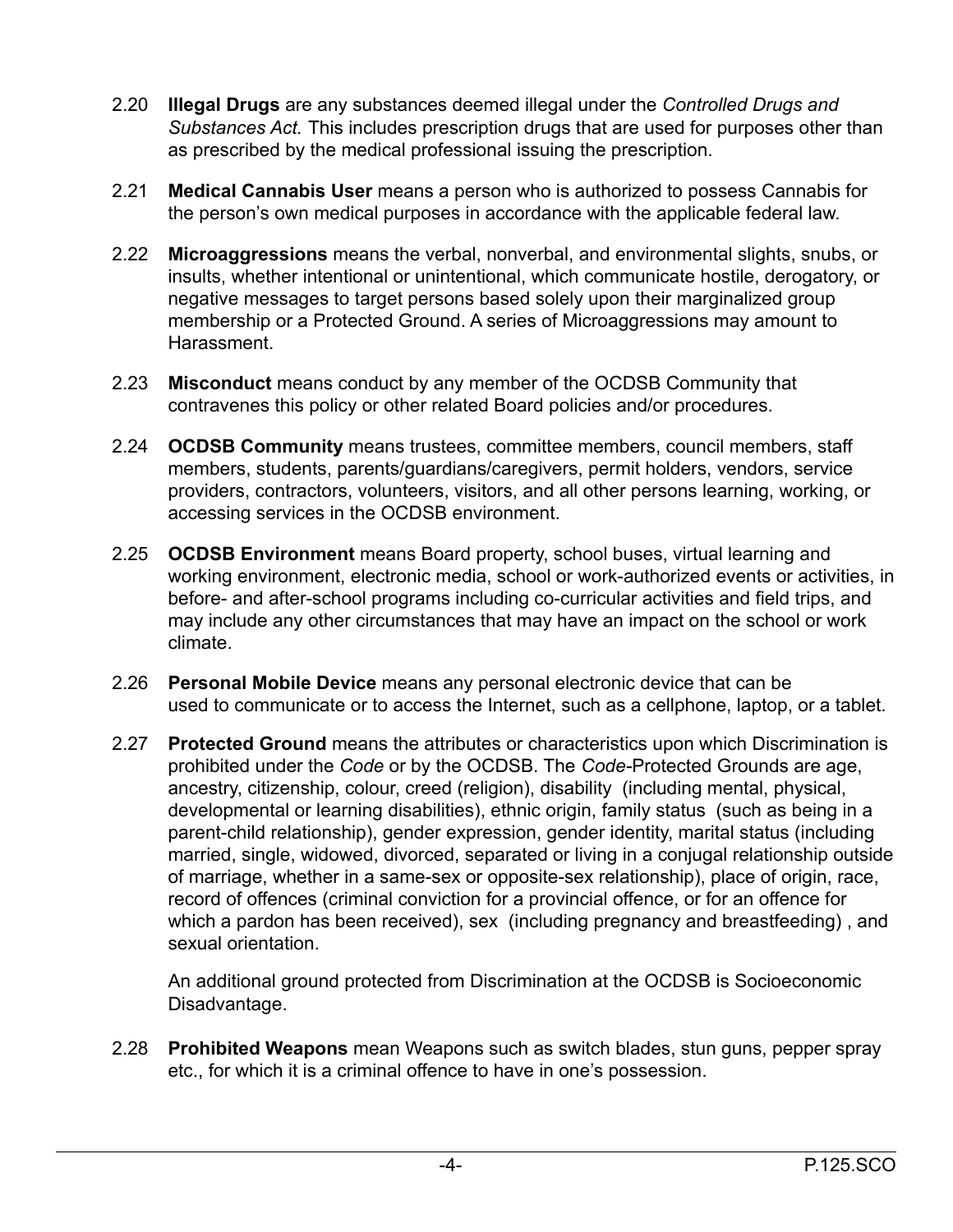- 2.29 **Restricted Weapons** means any weapon that requires a permit to own and/or operate, such as firearms.
- 2.30 **School Climate** means the learning environment and relationships found within a school and school community.
- 2.31 **Sexual or Gender-Based Harassment** means a form of Harassment based on a person's gender identity, gender expression, sex, or sexual orientation that can include:
	- a) sexual solicitations or advances by any person who is in a position to grant or deny a benefit to the recipient of the solicitation or advance. This includes managers and supervisors, as well as co-workers where one person is in a position to grant or deny a benefit to the other;
	- b) gender-related comments about a person's physical characteristics or mannerisms;
	- c) paternalism based on gender which a person feels undermines their self respect or position of responsibility;
	- d) unwelcome physical contact;
	- e) suggestive or offensive remarks or innuendoes about members of a specific gender;
	- f) propositions of physical intimacy;
	- g) gender-related verbal abuse, threats, or taunting;
	- h) leering or inappropriate staring;
	- i) bragging about sexual prowess or questions or discussions about sexual activities;
	- j) offensive jokes or comments of a sexual nature about an employee or client;
	- k) rough and vulgar humour or language related to gender;
	- l) display of sexually offensive pictures, graffiti, or other materials including through electronic means; and
	- m) demands for dates or sexual favours.
- 2.32 **Smoking** means inhaling and/or the holding of lighted tobacco, cannabis, or the use of other tobacco-type products, for example, chewing tobacco. Smoking does not include the holding of lighted tobacco or the use of other tobacco-type products in Indigenous cultural practices.
- 2.33 **Undue Hardship** means the point at which the legal duty to accommodate ends based on an objective assessment of only three factors: (i) costs, (ii) outside sources of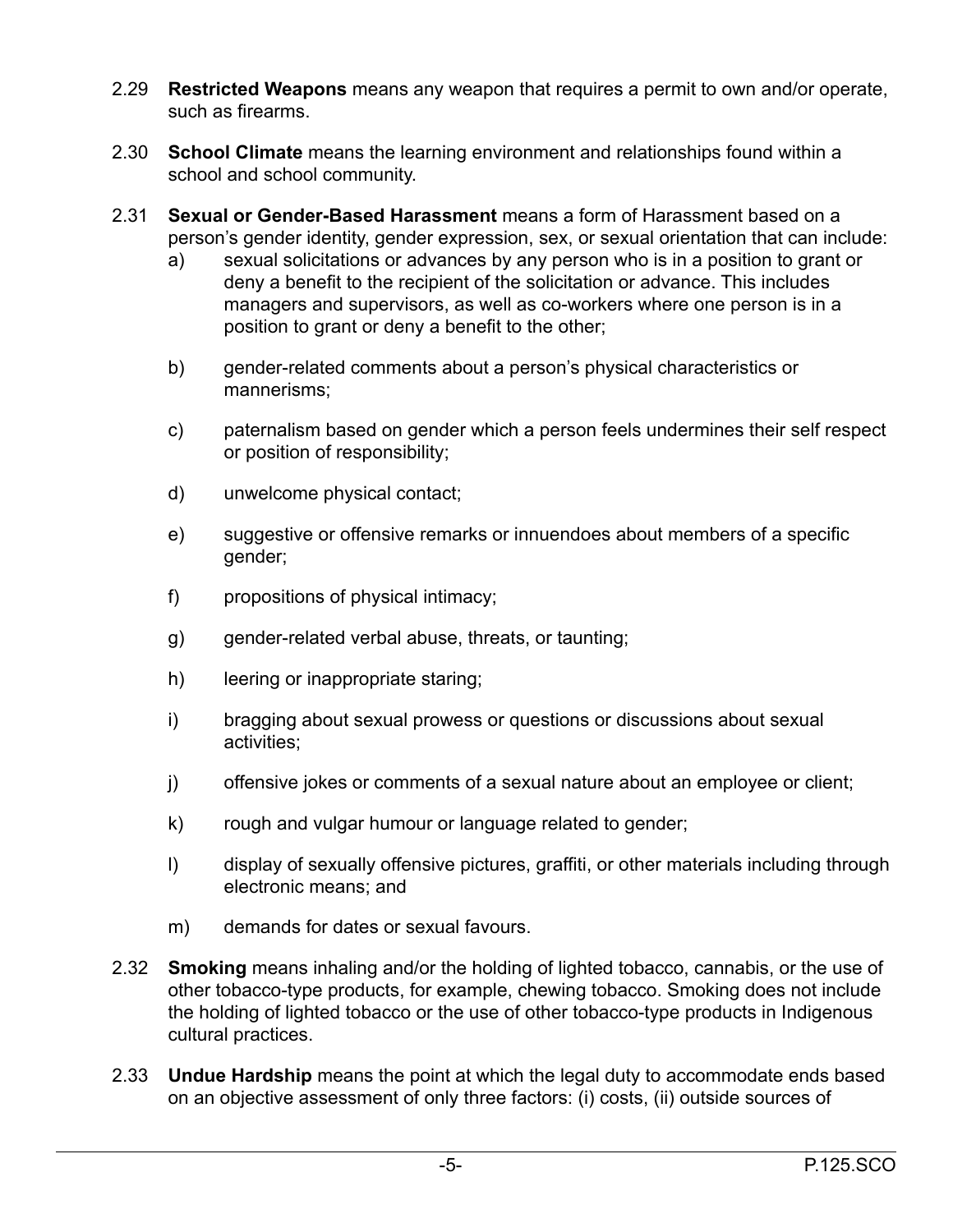funding (if any), and (iii) health and safety considerations (if any) of the proposed Accommodation.

- 2.34 **Use/Abuse of Drugs** means the non-medical use/abuse of controlled or restricted drugs, including the following:
	- a) all substances that are listed in the *Controlled Drugs and Substances Act*,
	- b) all "controlled drugs" and "restricted drugs" as defined and listed in the *Food and Drugs Act*, Schedule G (Sections 33 to 38) and Schedule H (Section 40);
	- c) all non-prescribed use/abuse of prescription medication; and
	- d) any other non-prescribed substance, when used to induce a mind-altering effect (such as solvents, correction fluids, gasoline and cleaning fluids).
- 2.35 **Vaping** means using a vaporizer or inhalant-type device, whether called an electronic cigarette or any other name, that contains a power source and heating element designed to heat a substance and inhaling the vapor of the device directly through the mouth, whether or not the vapor contains nicotine.
- 2.36 **Weapons** are defined in the *Criminal Code* as follows:
	- a) as anything used or intended for use in causing death or injury to persons whether designed for such purpose or not; or
	- b) anything used or intended for use for the purpose of threatening or intimidating any person.

All firearms, including replica firearms and imitation firearms, are always considered Weapons.

## **3.0 GUIDING PRINCIPLES**

- 3.1 The Board recognizes that schools are places that support and guide students in their development and participation in a diverse, democratic, anti-racist, anti-discriminatory, and inclusive society.
- 3.2 A positive School Climate exists when all members of the OCDSB Community feel safe, accepted, and valued upholding social justice and the human rights and dignity of each person.
- 3.3 Active and engaged OCDSB Community members are aware of their rights and their responsibility to respect the rights of others.
- 3.4 The Board recognizes that Bullying, Harassment, Sexual or Gender-based Harassment, and Discrimination are serious issues that have far reaching consequences for both the OCDSB Community and the community at large as it:
	- a) adversely affects an individual's well being and ability to learn;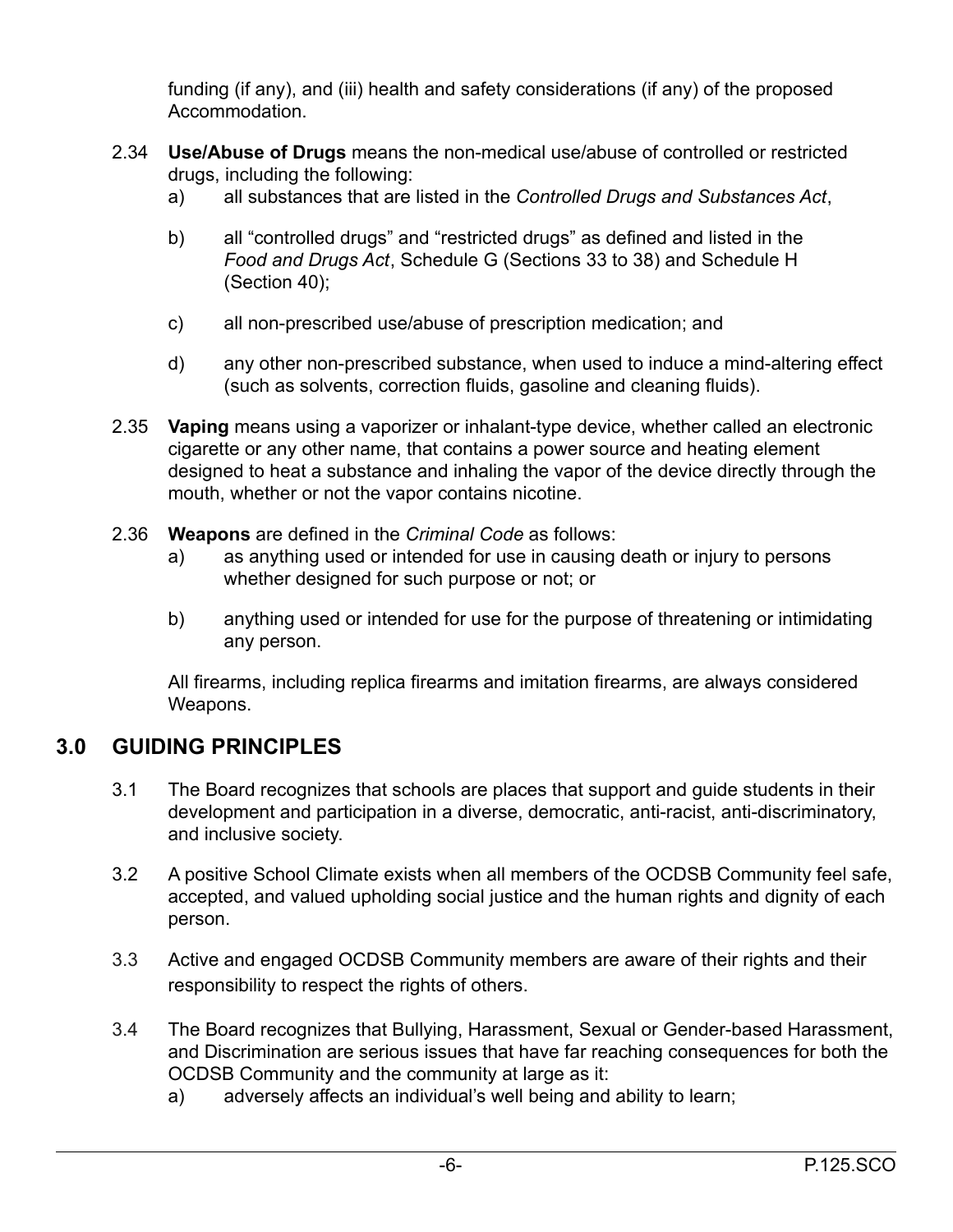- b) adversely affects healthy relationships, the OCDSB Environment, and the School Climate;
- c) adversely affects a school's ability to educate its students; and
- d) can have long-term effects on individuals.
- 3.5 The Board recognizes that children who suffer prolonged victimization through Bullying, Harassment, Sexual or Gender-based Harassment, or Discrimination, as well as children who use power and aggression through Bullying, Harassing, or Discriminating behaviour may experience a range of psycho-social problems that may extend into adolescence and adulthood.

## **4.0 SPECIFIC DIRECTIVES**

### Scope and Application

- 4.1 At all times, this policy shall be interpreted to be consistent with other Board policies related to human rights and equity and with the Ontario *Human Rights Code,* the *Accessibility for Ontarians with Disabilities Act,* and Ontario's *Anti-Racism Act.*
- 4.2 The School District Code of Conduct applies to all members of the OCDSB Community while in the OCDSB Environment.
- 4.3 Each school shall adopt the School District Code of Conduct as their School Code of Conduct.

### Implementation

- 4.4 The District shall establish a process that clearly communicates the School District Code of Conduct to all members of the OCDSB Community at the start of each school year in order to obtain their commitment and support. Communications must be culturally relevant and accessible taking into account linguistic, ethnocultural, and accessibility considerations.
- 4.5 The District shall provide opportunities for all staff to acquire the knowledge, skills, and attitudes necessary to:
	- a) promote a safe, inclusive, and accepting working and learning environment;
	- b) recognize and address the various forms of Bullying;
	- c) be able to identify, disrupt, and dismantle systemic Barriers and Discrimination; and
	- d) understand the actions that can be taken by those witnessing the behaviour.
- 4.6 The Director of Education/Secretary of the Board is authorized to issue such procedures, guidelines, and other materials as may be necessary to implement this policy.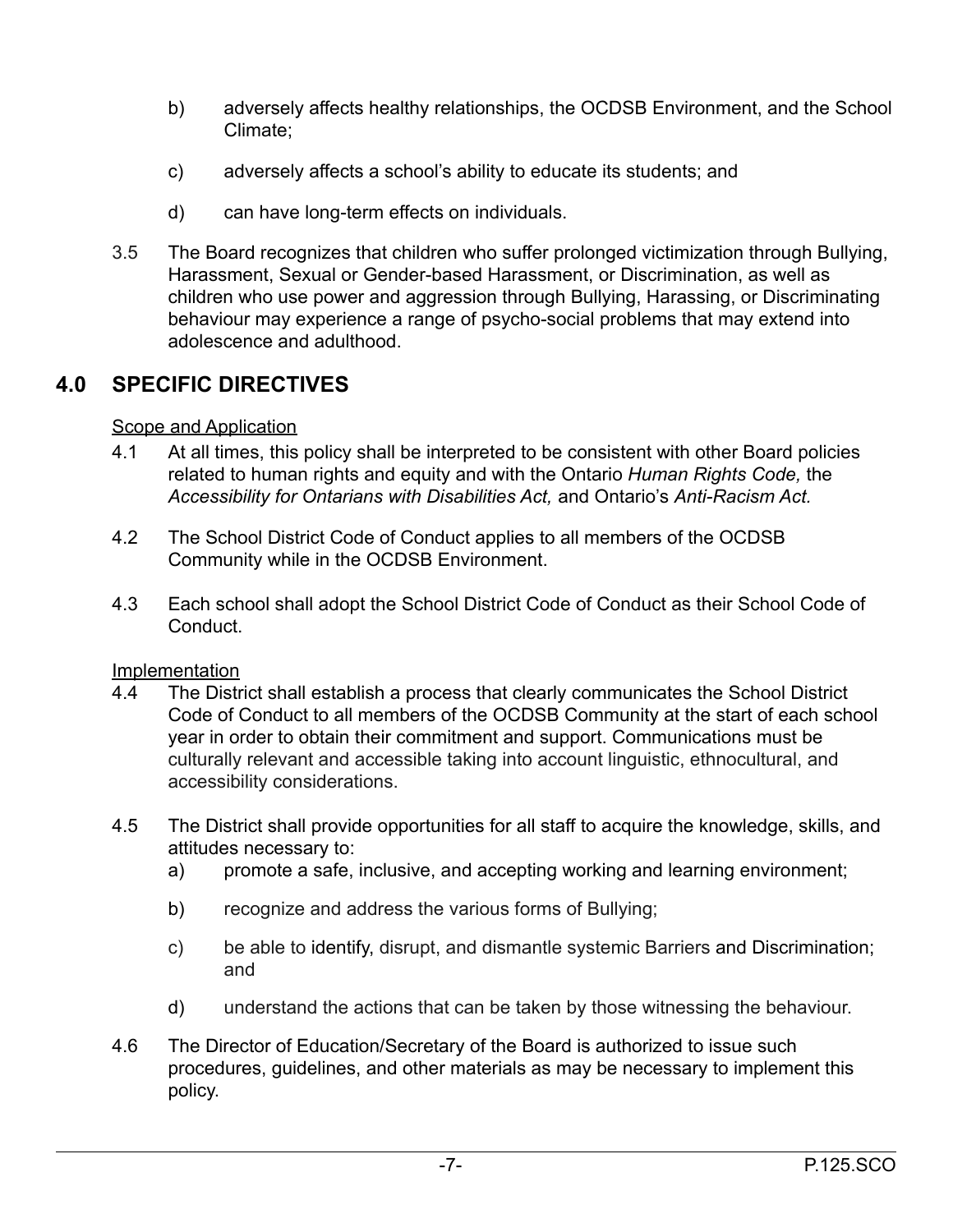# **5.0 STANDARDS OF CONDUCT - OCDSB COMMUNITY**

- 5.1 All members of the OCDSB Community shall:
	- a) comply with all applicable federal, provincial, and municipal laws*;*
	- b) respect the human rights and dignity of each person, differences in people, their ideas, and their opinions and treat one another with respect and dignity at all times especially where there is disagreement;
	- c) not swear at a teacher or at another person in a position of authority;
	- d) not engage in or encourage others to engage in physical, verbal, oral, or written, sexual, or psychological abuse, threatening, or intimidation;
	- e) uphold the appropriate and responsible use of technology in accordance with Policy P.100.IT [Appropriate Use of Technology;](https://weblink.ocdsb.ca/WebLink/ElectronicFile.aspx?docid=2008623&dbid=0&repo=OCDSB)
	- f) refrain from engaging in Microaggressions, Bullying, Discrimination, Harassment, Sexual or Gender-based Harassment, and Hate-related Behaviour;
	- g) not threaten or take reprisal against another person in the OCDSB Community for enforcing their rights, the rights of others, and/or raising a concern under an OCDSB policy; and
	- h) show proper care and regard for Board property in compliance with [Policy](https://weblink.ocdsb.ca/WebLink/ElectronicFile.aspx?docid=2008567&dbid=0&repo=OCDSB) [P.060.FIN Vandalism, Theft, Damage, or Loss Affecting Board Property,](https://weblink.ocdsb.ca/WebLink/ElectronicFile.aspx?docid=2008567&dbid=0&repo=OCDSB) and for the property of others;
- 5.2 All members of the OCDSB Community should:
	- a) demonstrate age and developmentally appropriate behaviour while upholding the principles enshrined in this policy;
	- b) act with honesty and integrity;
	- c) contribute to creating a positive OCDSB Environment that is inclusive, accepting, and free from microaggression, Discrimination, Harassment, and Sexual or Gender-based Harassment;
	- d) take appropriate measures to help those in need;
	- e) seek assistance from a member of the school staff, if necessary, to resolve conflict peacefully;
	- f) take responsibility for their own actions; and
	- g) be anti-racist.

Bullying, Discrimination, Harassment, Sexual or Gender-based Harassment, and Hate-related Behaviour

5.3 Bullying, including Cyber-Bullying, is a serious issue and is not acceptable in the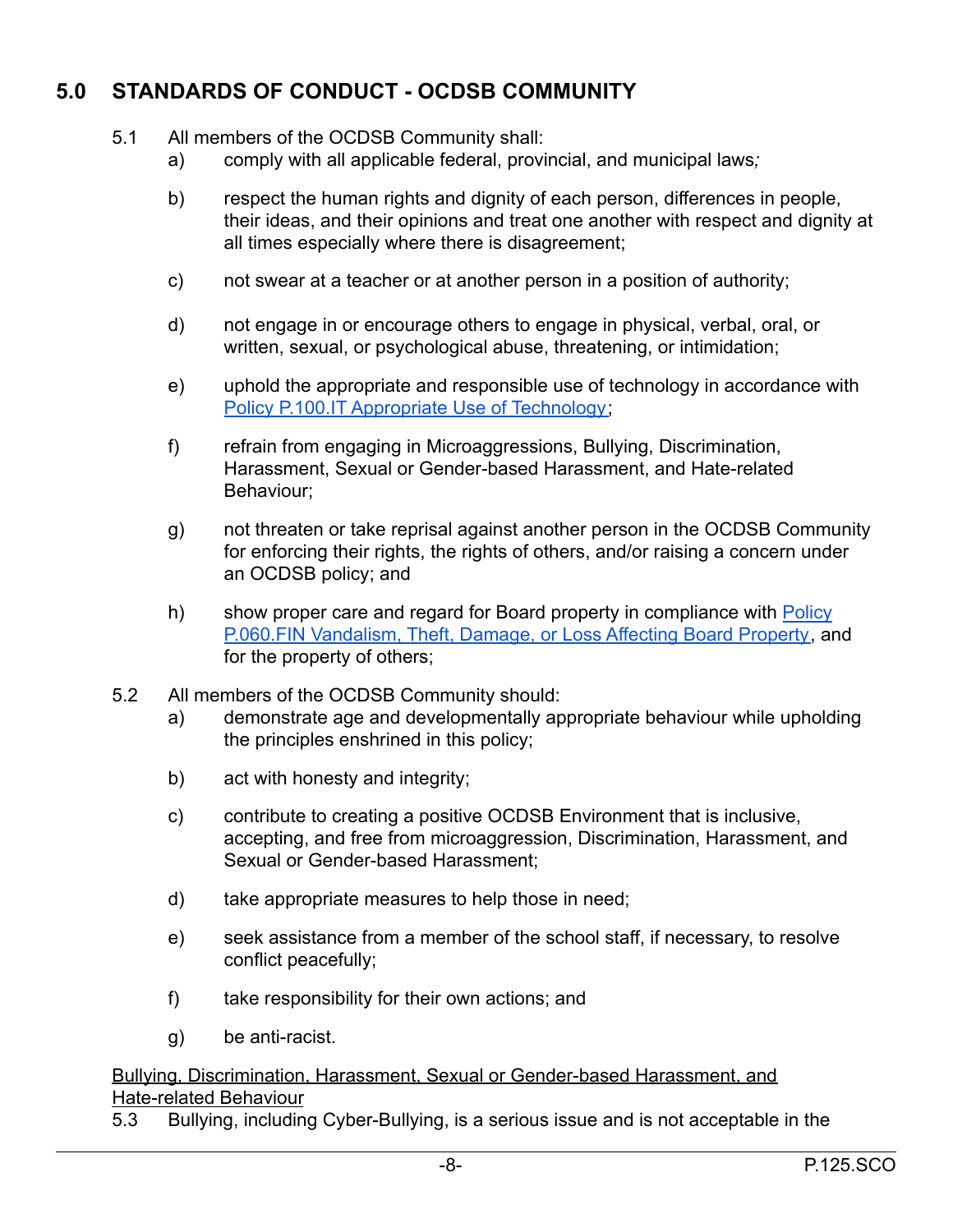OCDSB Environment.

- 5.4 The District shall take intentional action to stop and address Bullying, Discrimination, Harassment, Sexual or Gender-based Harassment, and Hate-related Behaviour through culturally relevant prevention and early intervention.
- 5.5 Biassed, prejudiced and Hate-related Behaviour is prohibited. This includes, but is not limited to, wearing of hate or racist symbols, distributing hate information, producing hate-related vandalism including graffiti, and uttering derogatory remarks or slurs (e.g. the N-word and other racist phrases, homophobic or transphobic insults, antisemitic or Islamophobic comments, ability-based slurs, etc.).
- 5.6 Each school shall establish a safe and accepting schools team responsible for fostering a safe, inclusive, and accepting School Climate as per **[PPM 144](https://www.ontario.ca/document/education-ontario-policy-and-program-direction/policyprogram-memorandum-144)** and make every effort to ensure that its membership is representative of the school's diverse population.
- 5.7 Each school shall develop and implement a school-wide Bullying prevention and intervention plan that is culturally relevant and consistent with a restorative practice and progressive discipline approach that includes:
	- a) appropriate and timely responses to address incidents including processes to be followed if parents/guardians/caregivers are not satisfied with the school response;
	- b) safe reporting processes that minimize the possibility of reprisal;
	- c) strategies and school and community-based supports for students who were subject to the incident, students who initiated the incident, bystanders, and others who have been affected by observing the incident; and
	- d) consistent, ongoing rights-based, anti-racism and anti-oppression education for students and staff.
- 5.8 In developing and implementing Bullying prevention and intervention in schools, principals shall consult [Procedure PR.659.SCO Bullying](https://weblink.ocdsb.ca/WebLink/ElectronicFile.aspx?docid=2008837&dbid=0&repo=OCDSB) Prevention and Intervention.

### Vaping and Smoking

- 5.9 Smoking and Vaping are prohibited at all times in all buildings including schools, offices, administrative buildings, warehouses, and other facilities, as well as contracted school buses. This also applies to Board-owned vehicles and private vehicles parked on Board property and during any school related activities off school premises.
- 5.10 Leases to organizations renting Board property shall include a provision banning Smoking/Vaping in alignment with this policy and Procedure [PR.522.SCO Smoking and](https://weblink.ocdsb.ca/WebLink/ElectronicFile.aspx?docid=3427140&dbid=0&repo=OCDSB) [Vaping on Board Premises.](https://weblink.ocdsb.ca/WebLink/ElectronicFile.aspx?docid=3427140&dbid=0&repo=OCDSB)

### Substance Use and Abuse

5.11 The use and/or possession of Alcohol, Cannabis (other than where medically prescribed) or Illegal Drugs is prohibited at all times in all buildings, including schools,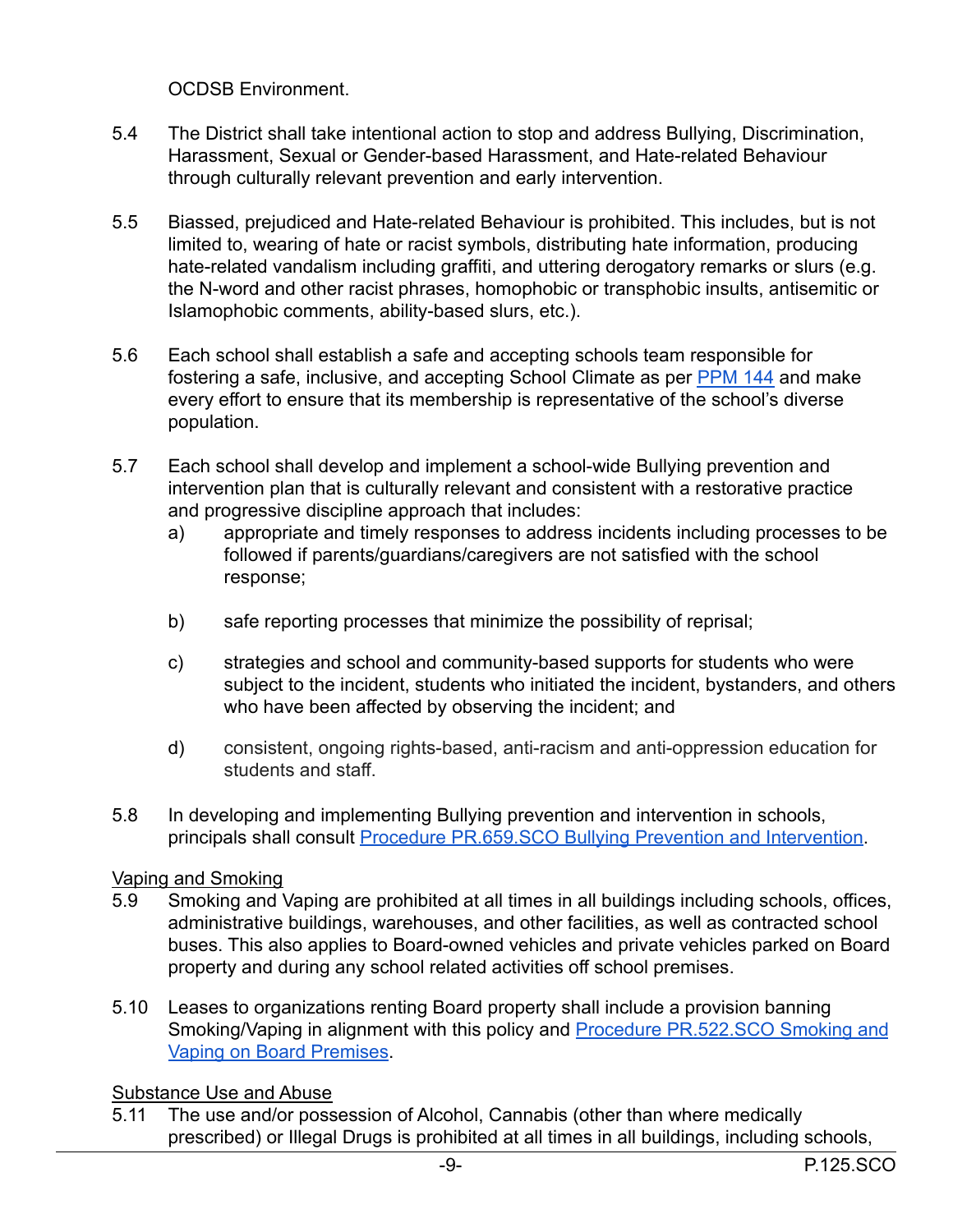offices, administrative buildings, warehouses, and other facilities, as well as contracted school buses, except as prescribed in Policy P.135.CON: [Community Use of School](https://weblink.ocdsb.ca/WebLink/ElectronicFile.aspx?docid=2008541&dbid=0&repo=OCDSB) [Facilities.](https://weblink.ocdsb.ca/WebLink/ElectronicFile.aspx?docid=2008541&dbid=0&repo=OCDSB) This also applies to Board-owned vehicles and private vehicles parked on Board property and during any school related activities off school premises.

- 5.12 No one shall be under the influence of Alcohol, Cannabis (unless the individual is a Medical Cannabis User), or Illegal Drugs, except as prescribed in [Policy P.135.CON:](https://weblink.ocdsb.ca/WebLink/ElectronicFile.aspx?docid=2008541&dbid=0&repo=OCDSB) [Community Use of School Facilities.](https://weblink.ocdsb.ca/WebLink/ElectronicFile.aspx?docid=2008541&dbid=0&repo=OCDSB)
- 5.13 No one shall provide others with Alcohol, Cannabis (unless medically prescribed), or Illegal Drugs or except as prescribed in Policy P.135.CON: [Community Use of School](https://weblink.ocdsb.ca/WebLink/ElectronicFile.aspx?docid=2008541&dbid=0&repo=OCDSB) [Facilities.](https://weblink.ocdsb.ca/WebLink/ElectronicFile.aspx?docid=2008541&dbid=0&repo=OCDSB)
- 5.14 The misuse of solvents, gasoline and cleaning fluids, and low-Alcohol products is not permitted.
- 5.15 In partnership with Ottawa Public Health and related community and Ministry agencies, schools shall foster an anti-Drug/Alcohol/Cannabis culture in schools by supporting programs that will help students develop the skills needed to make healthy lifestyle choices.
- 5.16 Intervention with parents/guardians is essential to address a student's Substance Abuse. As such, but in alignment with the obligations of a health care practitioner, parents or guardians shall be informed of their child's substance Abuse and guided to available supports, where a student is not an adult and such contact would not endanger the safety of the student.
- 5.17 Schools shall endeavour to identify and understand the factors that influence substance Use/Abuse, and focus on prevention and early intervention for students with Alcohol, Cannabis, and/or Drug problems.
- 5.18 The District shall support professional development opportunities to ensure designated school-based staff are competent and confident in recognizing and handling substance Abuse.

### **Weapons**

- 5.19 The Board strictly prohibits the use, possession, display of and/or trafficking in Restricted Weapons, replicas of restricted and Prohibited Weapons, ammunition, or attachments.
- 5.20 Except for restricted and Prohibited Weapons which are always considered Weapons, the principal/designate will determine in each circumstance whether an object meets the definition of a Weapon.
- 5.21 In situations where Weapons are involved, staff shall act in accordance with [Procedure](https://weblink.ocdsb.ca/WebLink/ElectronicFile.aspx?docid=2008803&dbid=0&repo=OCDSB) [PR.525.SCO Weapons](https://weblink.ocdsb.ca/WebLink/ElectronicFile.aspx?docid=2008803&dbid=0&repo=OCDSB).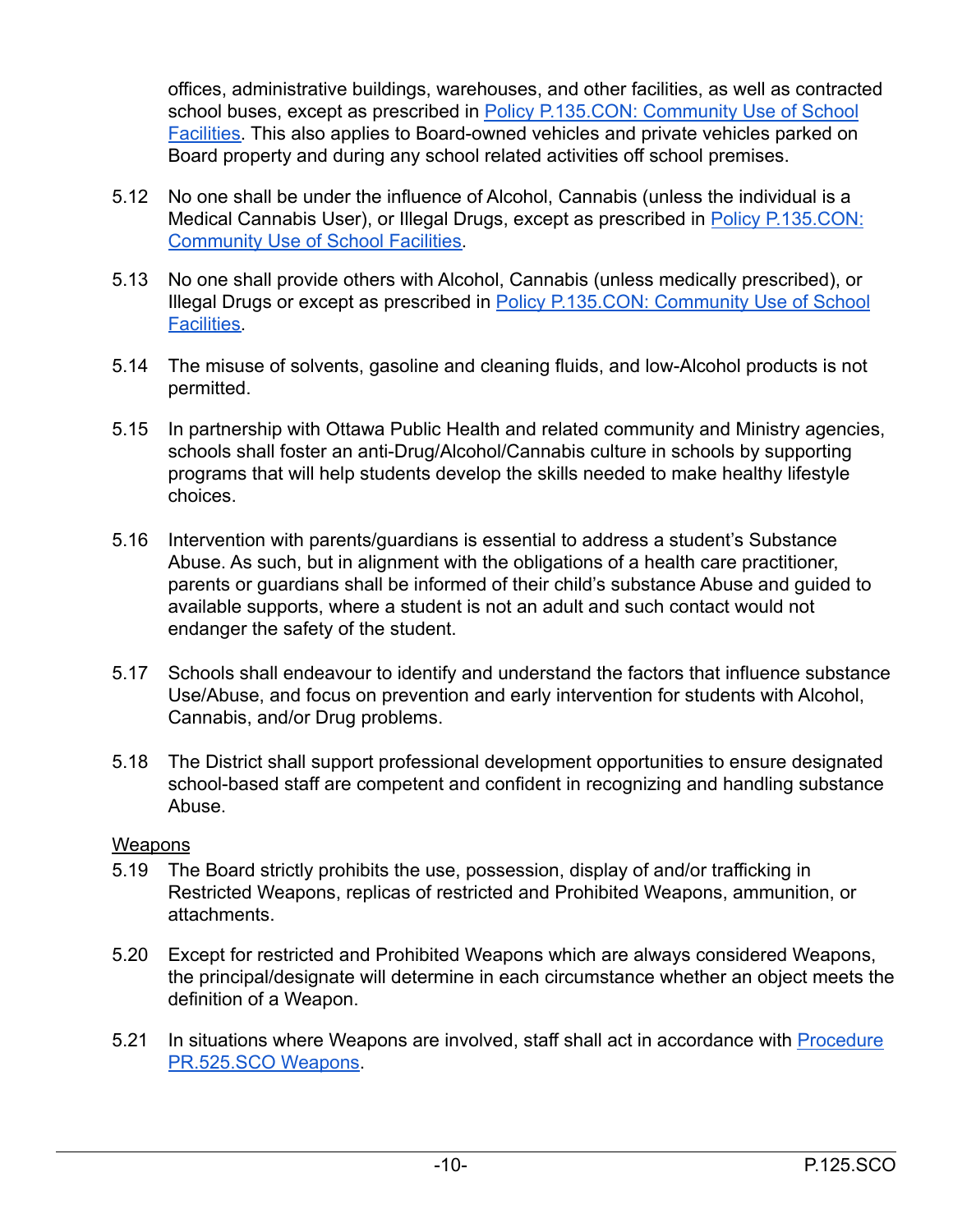# **6.0 STANDARDS OF CONDUCT - STUDENTS**

- 6.1 Students shall abide by the expectations in this section (6.0) in addition to the behavioural expectations of all OCDSB Community members stated in section 5.0.
- 6.2 Students shall demonstrate acceptable behaviour when they:
	- a) attend and participate in school to the best of their ability;
	- b) practice honesty and integrity including but not limited to: not participating in or encouraging plagiarism, misrepresentation of original work, lying, cheating, theft of evaluation instruments, use of unauthorized aids or false representation of identity;
	- c) show respect for themselves, and for others;
	- d) refrain from bringing anything to school that may compromise the safety of others; and
	- e) demonstrate appropriate online conduct/manners and refrain from improper/unethical use of technology, including computer hacking and Cyber-Bullying. Internet use for any purpose which is contrary to the intent of this policy is strictly prohibited. This includes all forms of violence, threats, Harassment, and Sexual or Gender-based Harassment directed at staff members, students, or any member of the OCDSB Community.

#### Use of Technology During Instructional Time

- 6.3 The use of Personal Mobile Devices during instructional time is permitted under the following circumstances:
	- a) for educational purposes, as directed by an Educator;
	- b) for health and medical purposes;
	- c) to support special education needs; and
	- d) as an Accommodation to prevent Discrimination on a Protected Ground.
- 6.4 If a student or other person employed by the District requires the use of a Personal Mobile Device as an Accommodation under the Ontario *Human Rights Code*, the District shall allow such an Accommodation to the point of undue hardship.

#### **Fighting**

- 6.5 Fighting is an unacceptable response to conflict.
- 6.6 The District shall ensure that the school discipline response to Fighting is administered in such a way as to keep students within their traditional learning environment while avoiding suspension and expulsion to the greatest extent practicable.

### Dress Code

6.7 Schools shall adopt this policy and procedure PR 628 [SCO - Student Dress Code](https://weblink.ocdsb.ca/WebLink/DocView.aspx?id=2008830&dbid=0&repo=OCDSB) as their dress code.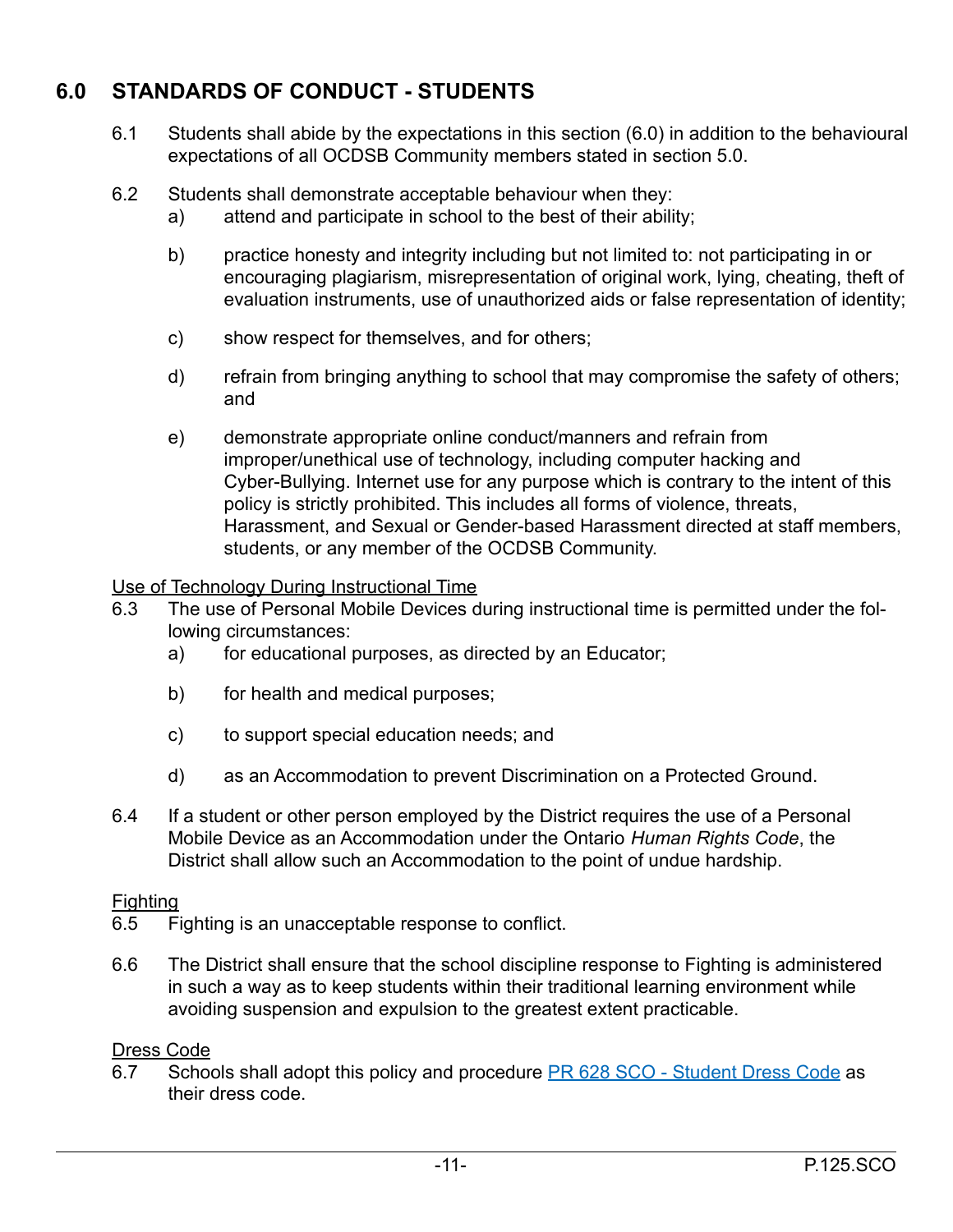- 6.8 The Board recognizes that all students have the right to express themselves fully in school through their choice of clothing, hair styles, jewellery, and accessories, in accordance with [PR 628 SCO - Student Dress Code](https://weblink.ocdsb.ca/WebLink/DocView.aspx?id=2008830&dbid=0&repo=OCDSB).
- 6.9 Clothing, possessions, and accessories may not depict, advertise, or advocate the use of Alcohol, tobacco, Cannabis, or other controlled substances and/or graphics that depict violence, profanity, discriminatory, hateful, or pornographic images or sentiments.
- 6.10 Schools shall not suspend for uniform or dress code violations without consultation with the Superintendent of Instruction and/or System Principal for Safe Schools.

# **7.0 STANDARDS OF CONDUCT - PARENTS/GUARDIANS/CAREGIVERS**

- 7.1 Parents/guardians/caregivers play an important role in the education of their children and can support the efforts of school staff in maintaining a safe and respectful learning environment for all students.
- 7.2 Parents/guardians/caregivers fulfil their role with respect to the School District Code of Conduct when they:
	- a) communicate with the school in ways that promote partnership in support of the student's school work and progress;
	- b) support the student's school attendance and preparedness for learning;
	- c) promptly report to the school the student's absence or late arrival;
	- d) encourage and assist the student in following the School District Code of Conduct;
	- e) assist school staff in identifying and addressing the root causes of Misconduct and possible remedies;
	- f) alert the school to any supports, adjustments, or Accommodations required by the student on the basis of a prohibited ground of Discrimination to fully access education and work with the administration to collectively determine an appropriate Accommodation to the point of undue hardship; and
	- g) are engaged in the initiatives that foster a positive, safe school environment.

# **8.0 STANDARDS OF CONDUCT - EMPLOYEES**

- 8.1 Employees shall abide by the expectations in this section (8.0) in addition to the behavioural expectations of all OCDSB Community members stated in section 5.0.
- 8.2 Principals take a leadership role in the daily operation of a school by:
	- a) demonstrating care for the OCDSB Community and a commitment to student achievement and well-being in a safe, inclusive, accepting, and respectful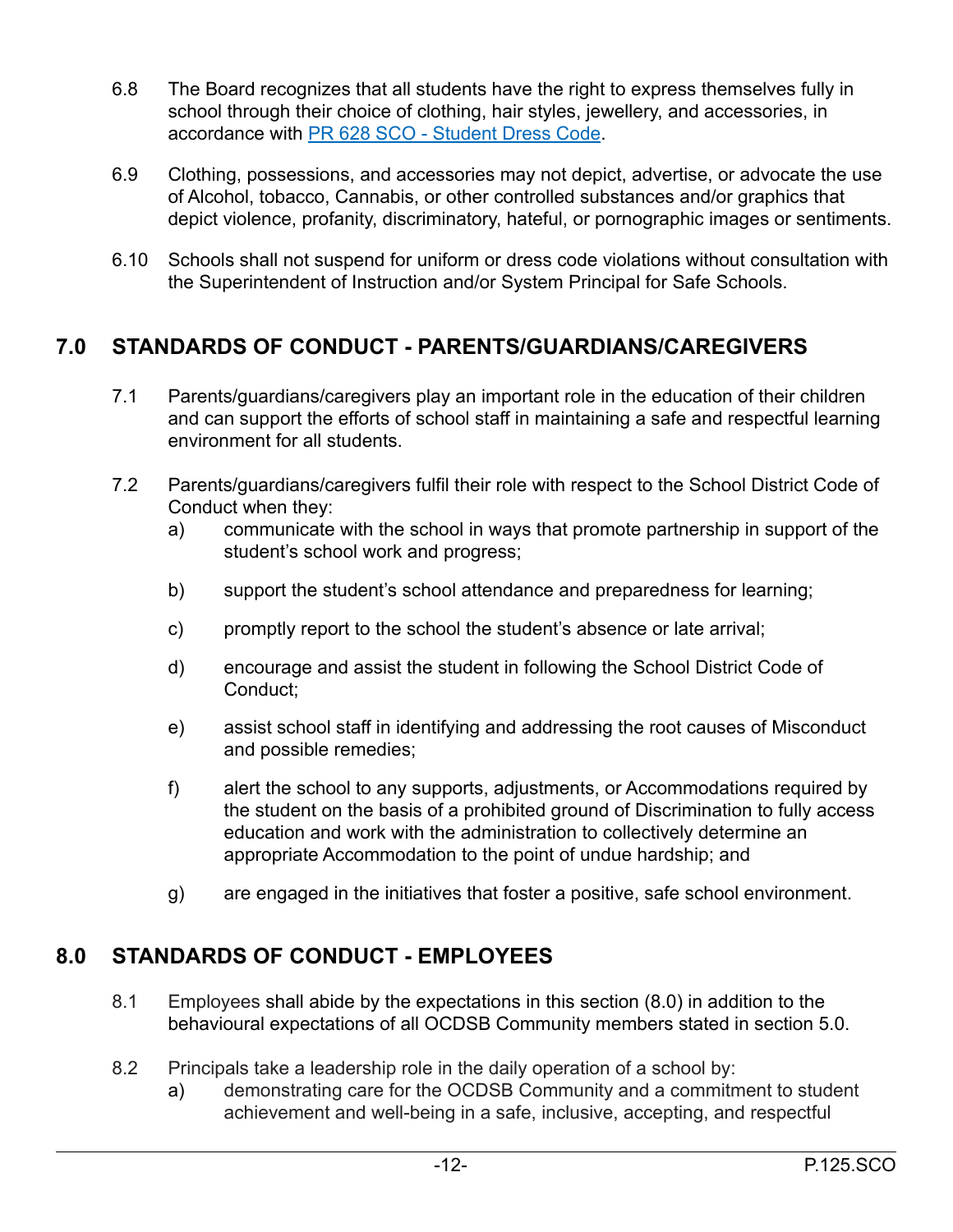learning environment;

- b) ensuring that the dignity of the student guides all decision-making about that student and that the student's input is given due weight in accordance with their development prioritizing safety of all students and staff;
- c) holding everyone under their authority accountable for their own behaviour and actions;
- d) communicating to their staff, students, and families about expected standards of behaviour, their rights and obligations, and how to raise a concern or report a violation of this policy;
- e) maintaining an environment where students, staff, and families feel safe reporting concerns without fear of reprisal;
- f) ensuring that appropriate Accommodations are provided to the point of undue hardship to ensure individuals or groups are not subject to a prohibited ground of Discrimination;
- g) empowering students to be positive leaders in their school and community;
- h) communicating regularly and meaningfully with all members of their school community;
- i) addressing breaches to this policy in compliance with Board policies and procedures;
- j) providing an example of respect for all members of the OCDSB Community; and
- k) being anti-racist.
- 8.3 School-based staff are to maintain a positive learning environment and are expected to hold everyone to the highest standard of respectful and responsible behaviour. As role models, school-based staff will uphold these high standards when they:
	- a) use respectful, inclusive terminology, including a person's chosen name and pronouns when engaging with a person;
	- b) not use slurs or other derogatory language;
	- c) help students work to their full potential and develop their sense of self-worth to become positive leaders in their classroom, school, and community;
	- d) initiate and engage in regular and productive communication with parents/guardians/caregivers and address Barriers to understanding their role and responsibilities;
	- e) maintain consistent standards of behaviour with all students;
	- f) demonstrate respect for one another and all other members of the OCDSB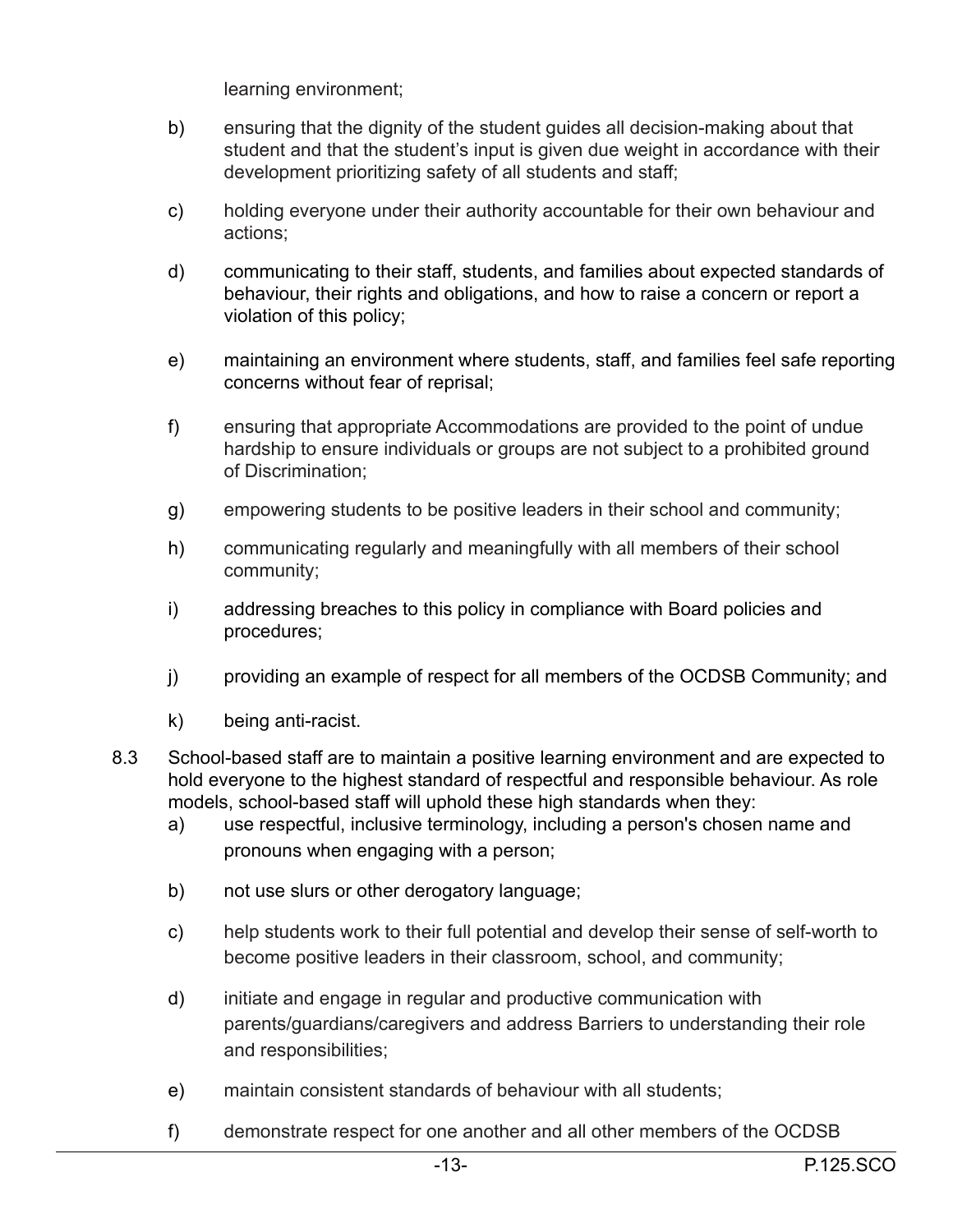Community;

- g) prepare students to meet their responsibilities taking into consideration lived experience, including home, life, and culture;
- h) employ preventative and educative approaches to support students in developing skills and knowledge to engage in ways that are respectful and promote dignity of self and others;
- i) appropriately respond to and report to the principal behaviours which may have a negative impact on School Climate;
- j) intervene sensitively and immediately to stop and address behaviour that is Bullying as well as biased, prejudiced or Hate-related Behaviour, Harassment, Sexual or Gender-based Harassment, or Discrimination based on prohibited grounds; and
- k) demonstrate conduct in keeping with this policy and Board policies and procedures.

## **9.0 REPORTING AND RESPONDING TO BREACHES OF THE CODE OF CONDUCT**

Reporting

- 9.1 Breaches of the Code of Conduct shall be reported as follows:
	- a) to the principal/vice principal/supervisor or superintendent; and
	- b) incidents that involve Bullying, Discrimination, Harassment of an employee may alternatively be reported to the Respectful Workplace Office; or
	- c) incidents that relate to human rights, including Bullying, Discrimination, or Harassment, on Protected Grounds, including Sexual or Gender-based Harassment, Hate-related Behaviour, or Reprisal or threat of Reprisal may alternatively be reported to the arm's length Office of the Human Rights and Equity Advisor.
- 9.2 Employees (including all school-based staff and bus drivers) must report all incidents of Bullying, Discrimination, Harassment, Sexual or Gender-based Harassment, Hate-related Behaviour, or employee misconduct against a student to the principal/vice principal or superintendent at the earliest opportunity.
- 9.3 All allegations of Bullying, Discrimination, Harassment, Sexual or Gender-based Harassment, and Hate-related behaviour must be acknowledged upon receipt, be taken seriously and dealt with in a timely, sensitive, and supportive manner as set out in procedure.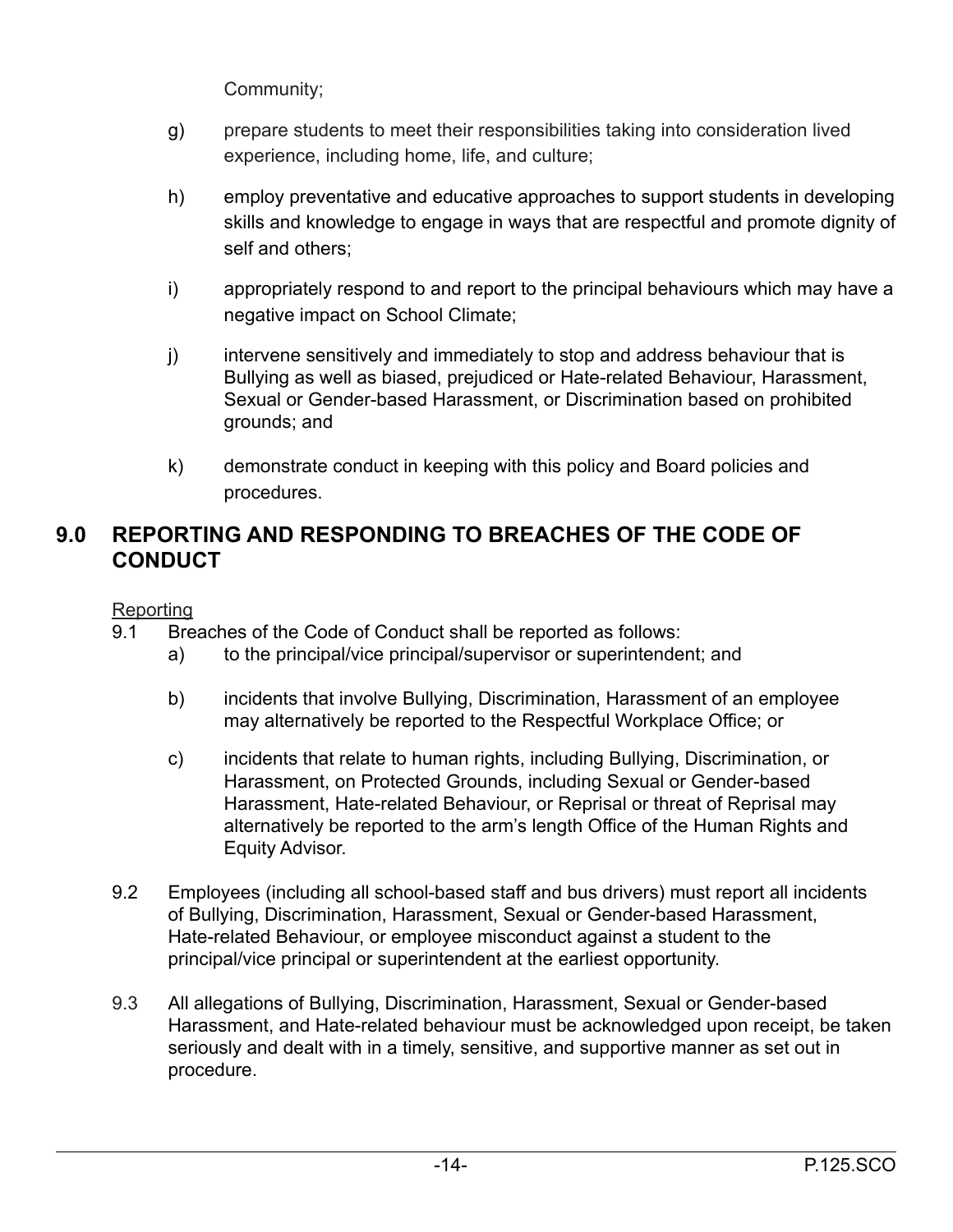#### District Response to Misconduct

- 9.4 The District shall ensure that misconduct by OCDSB community members, leads to timely appropriate remedial, restorative, and/or progressive disciplinary actions.
- 9.5 Investigation of misconduct by trustees can only be:
	- a) initiated by another trustee under Policy P.073.GOV [Board Member Code of](https://weblink.ocdsb.ca/WebLink/ElectronicFile.aspx?docid=2810880&dbid=0&repo=OCDSB) [Conduct;](https://weblink.ocdsb.ca/WebLink/ElectronicFile.aspx?docid=2810880&dbid=0&repo=OCDSB) and
	- b) addressed under **Policy P.141.GOV** Integrity Commissioner.
- 9.6 Student misconduct shall be addressed under P.032.SCO [Safe Schools \(Managing](https://docs.google.com/document/d/1ryjJRYLpFzqKNbIAJt1522148VIFE6ZJ9pblTpPakd8/edit) [Student Behaviour\)](https://docs.google.com/document/d/1ryjJRYLpFzqKNbIAJt1522148VIFE6ZJ9pblTpPakd8/edit) and related procedures.
- 9.7 Employee misconduct shall be addressed in accordance with the appropriate District policies and accompanying procedures, including but not limited to the following:
	- a) [Policy P.103.HR Alleged Employee Misconduct Toward a Student;](https://weblink.ocdsb.ca/WebLink/ElectronicFile.aspx?docid=2008619&dbid=0&repo=OCDSB)
	- b) Policy P.147.GOV Human Rights, and/or
	- c) [Policy P.009.HR Respectful Workplace \(Harassment Prevention\)](https://weblink.ocdsb.ca/WebLink/ElectronicFile.aspx?docid=4298530&dbid=0&repo=OCDSB).
- 9.8 Misconduct by an OCDSB Community member may be addressed under the following:
	- a) Policy P.100.IT [Appropriate Use of Technology](https://weblink.ocdsb.ca/WebLink/ElectronicFile.aspx?docid=2008623&dbid=0&repo=OCDSB) and related procedures;
	- b) [PR 524 SCO Access To School & Board Premises,](https://weblink.ocdsb.ca/WebLink/DocView.aspx?id=2008802&dbid=0&repo=OCDSB) where in the judgement of an authorized person, the person's presence is potentially detrimental to the safety or well-being of a person or property on the premises, or interferes with the conduct of school activities.

## **10.0 REFERENCE DOCUMENTS**

*[Education Act,](https://www.ontario.ca/laws/statute/90e02)* 2000 *[Human Rights Code,](https://www.ontario.ca/laws/statute/90h19)* R.S.O. 1990, c. H.19 [Ministry of Education Policy/Program Memoranda \(PPM\) 119](https://www.ontario.ca/document/education-ontario-policy-and-program-direction/policyprogram-memorandum-119) [Ministry of Education Policy/Program Memoranda \(PPM\) 120](https://www.ontario.ca/document/education-ontario-policy-and-program-direction/policyprogram-memorandum-120) [Ministry of Education Policy/Program Memoranda \(PPM\) 128](https://www.ontario.ca/document/education-ontario-policy-and-program-direction/policyprogram-memorandum-128) [Ministry of Education Policy/Program Memoranda \(PPM\) 144](https://www.ontario.ca/document/education-ontario-policy-and-program-direction/policyprogram-memorandum-144) [Ministry of Education Policy/Program Memoranda \(PPM\) 145](https://www.ontario.ca/document/education-ontario-policy-and-program-direction/policyprogram-memorandum-145) [OCDSB Policy P.009.HR Respectful Workplace \(Harassment Prevention\)](https://weblink.ocdsb.ca/WebLink/ElectronicFile.aspx?docid=3346041&dbid=0&repo=OCDSB) [OCDSB Policy P.026.SCO Student Suspension and Expulsion](https://weblink.ocdsb.ca/WebLink/ElectronicFile.aspx?docid=2776456&dbid=0&repo=OCDSB) [OCDSB Policy P.032.SCO Safe Schools \(Managing Student Behaviour\)](https://weblink.ocdsb.ca/WebLink/ElectronicFile.aspx?docid=2962191&dbid=0&repo=OCDSB) [OCDSB Policy P.060.FIN Vandalism, Theft, Damage, or Loss Affecting Board Property](https://weblink.ocdsb.ca/WebLink/ElectronicFile.aspx?docid=2008567&dbid=0&repo=OCDSB) [OCDSB Policy P.073.GOV Board Member Code of Conduct](https://weblink.ocdsb.ca/WebLink/ElectronicFile.aspx?docid=2810880&dbid=0&repo=OCDSB) OCDSB Policy P.100.IT [Appropriate Use of Technology](https://weblink.ocdsb.ca/WebLink/ElectronicFile.aspx?docid=2008623&dbid=0&repo=OCDSB) [OCDSB Policy P.103.HR Alleged Employee Misconduct Towards a Student](https://weblink.ocdsb.ca/WebLink/ElectronicFile.aspx?docid=2008619&dbid=0&repo=OCDSB) [OCDSB Policy P.129.GOV Complaints Resolution Policy](https://weblink.ocdsb.ca/WebLink/ElectronicFile.aspx?docid=2822845&dbid=0&repo=OCDSB) [OCDSB Policy P.135.CON Community Use of School Facilities](https://weblink.ocdsb.ca/WebLink/ElectronicFile.aspx?docid=2008541&dbid=0&repo=OCDSB) [OCDSB Policy P.141.GOV Integrity Commissioner](https://weblink.ocdsb.ca/WebLink/ElectronicFile.aspx?docid=3880086&dbid=0&repo=OCDSB) [OCDSB Policy P.145.SCO Safe Schools \(Emergency Planning and Preparedness\)](https://weblink.ocdsb.ca/WebLink/ElectronicFile.aspx?docid=2962191&dbid=0&repo=OCDSB)